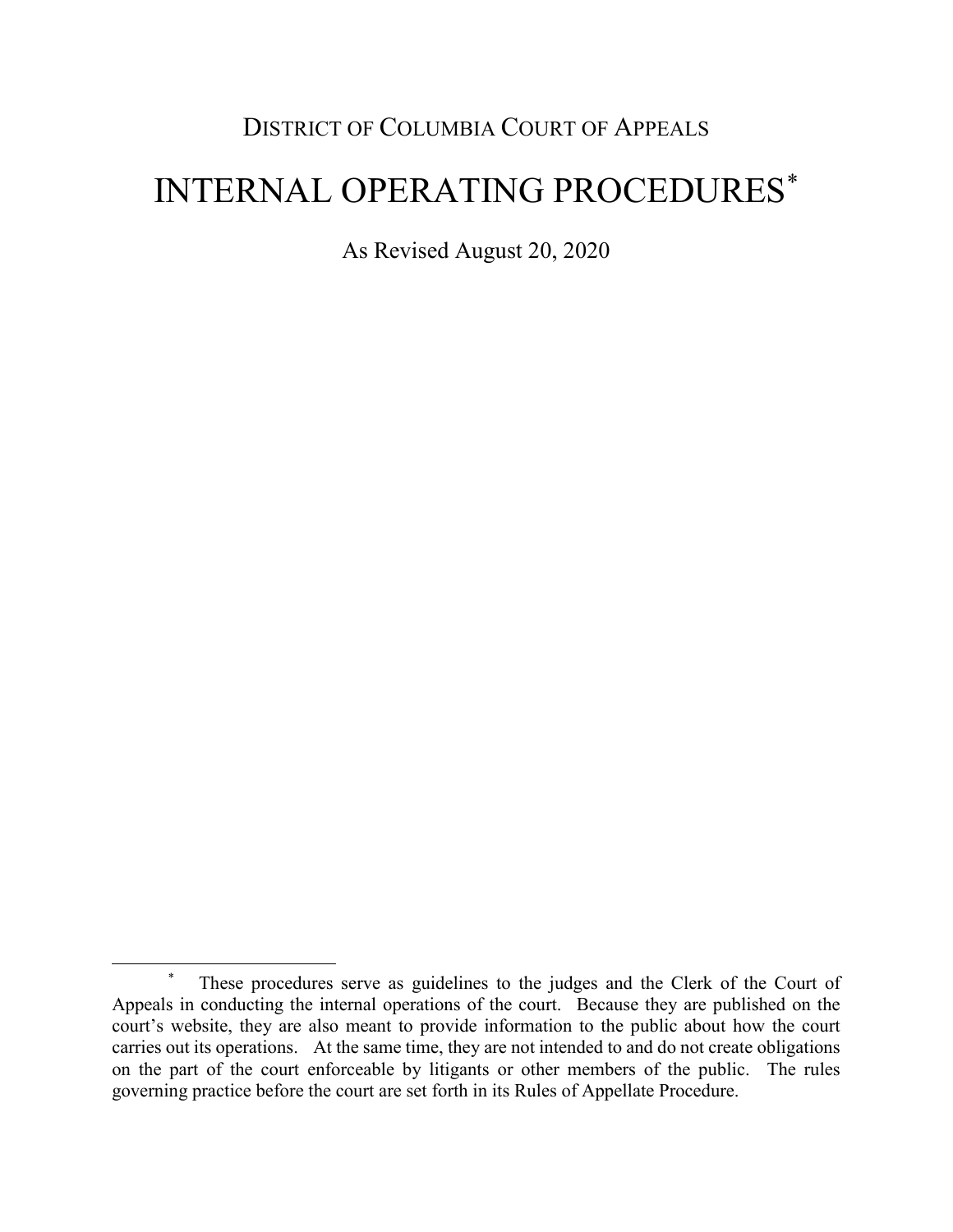# **DISTRICT OF COLUMBIA COURT OF APPEALS**

ANNA BLACKBURNE-RIGSBY, *Chief Judge* STEPHEN H. GLICKMAN, *Associate Judge* PHYLLIS D. THOMPSON, *Associate Judge* CORINNE BECKWITH, *Associate Judge* CATHARINE EASTERLY, *Associate Judge* ROY W. MCLEESE, *Associate Judge* JOSHUA A. DEAHL, *Associate Judge* ERIC T. WASHINGTON, *Senior Judge*

FRANK Q. NEBEKER, *Senior Judge* JOHN M. FERREN, *Senior Judge* JOHN M. STEADMAN, *Senior Judge* VANESSA RUIZ, *Senior Judge* JOHN R. FISHER, *Senior Judge*

JULIO CASTILLO, *Clerk of the Court* MARIE ROBERTSON, *Acting Chief Deputy Clerk*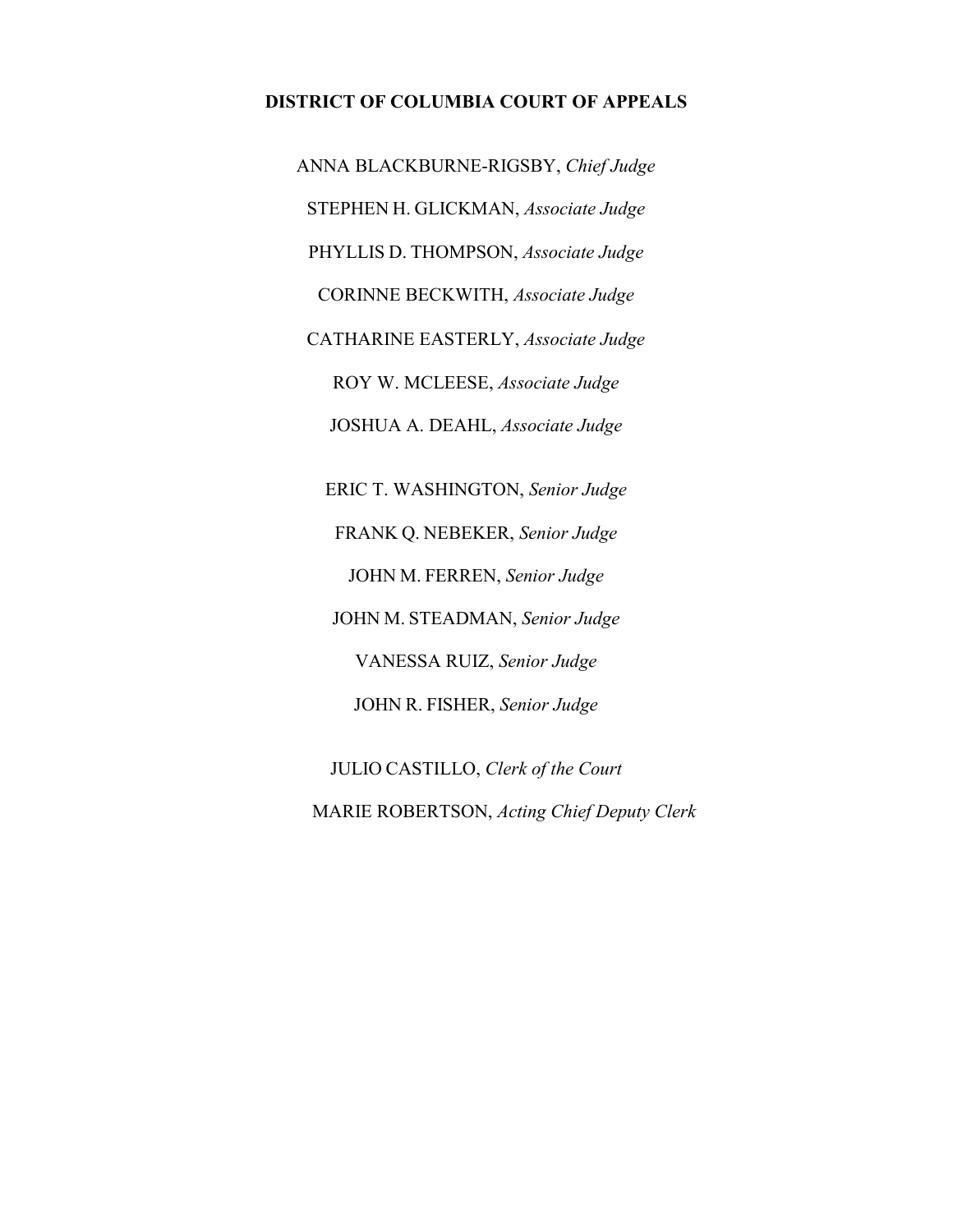# TABLE OF CONTENTS

| PART NO. | PAGE NO.<br>TITLE                                                                             |                |
|----------|-----------------------------------------------------------------------------------------------|----------------|
| Ι.       | Duties of the Chief Judge<br>---------------------------                                      | 1              |
| II.      | Duties of the Clerk of the Court<br>-----------------                                         | 3              |
| III.     | Meetings of the Board of Judges<br>__________________                                         | $\overline{4}$ |
| IV.      | The Motions Division<br>------------------------------                                        | 4              |
| V.       | Calendaring of Cases<br>------------------------------                                        | 5              |
| VI.      | Regular and Summary Calendars ----------------                                                | 6              |
| VII.     | Assignment of Cases<br>--------------------------------                                       | $\tau$         |
| VIII.    | Post-Argument Conference and<br><b>Opinion Writing</b><br>----------------------------------- | 8              |
| IX.      | Publication of Opinions<br>---------------------------                                        | 11             |
| Χ.       | Petitions for Rehearing<br>----------------------------                                       | 12             |
| XI.      | Petitions for Rehearing En Banc<br>--------------                                             | 12             |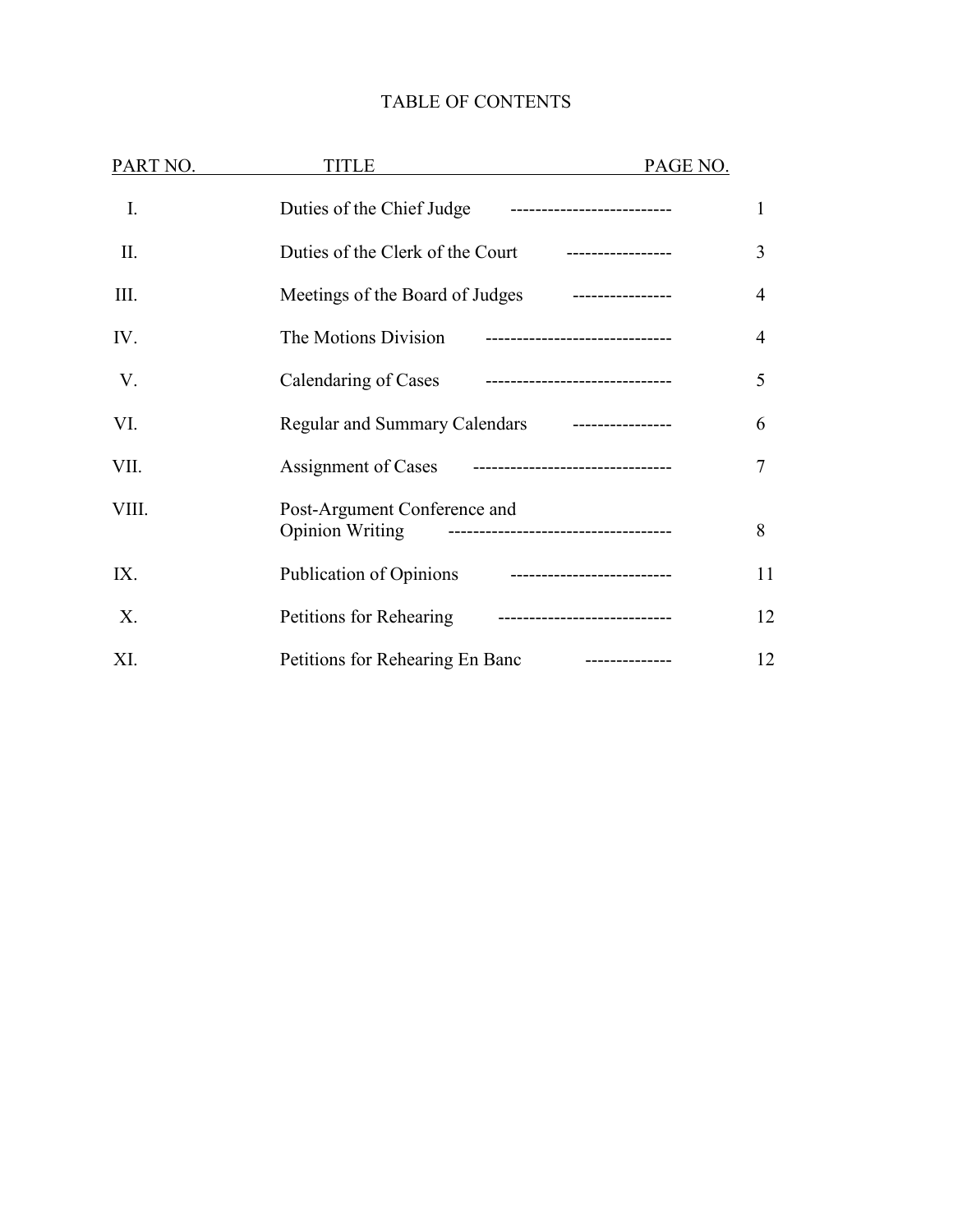#### I. Duties of the Chief Judge

The Chief Judge of the District of Columbia Court of Appeals has the following administrative powers and duties:

A. To designate hearing divisions by random selection to hear and/or determine cases and controversies pending before the court.

B. To assign pending cases and controversies by random selection to the designated divisions for hearing and/or determination.

C. To designate the time for the hearing of all cases and controversies pending before the court.

D. To designate judges by random selection to serve monthly on the Motions Divisions of the court.

E. To designate senior judges of the court to sit as division members on regular and summary calendars, to be drawn in accordance with the provisions of Part I. A.

F. To designate judges of the Superior Court of the District of Columbia to sit as division members, to be drawn in accordance with the provisions of Part I. A., whenever the business of the court requires.

G. To designate judges of the court or of the Superior Court, or another person, to conduct and preside over appeal conferences as provided in D.C. App. R. 14.

H. To designate judges to serve on court committees including those listed below and to establish and appoint members of such other committees as may become necessary:

> Committee on Court Rules and Internal Operating Procedures Judicial Conference Planning Committee Criminal Justice Act Committee Standing Committee on Fairness and Access

I. To revise, as needed and with the approval of the Board of Judges, the Internal Operating Procedures for the handling of the court's business and the fair distribution of work among its members.

J. To inform the Board of Judges of all matters affecting the court other than routine administrative details and to consult with the Board of Judges before taking a public position on proposed legislation or on any other matters to which the court should speak as one.

K. To preside at all conferences, meetings, and functions of which the court is a part.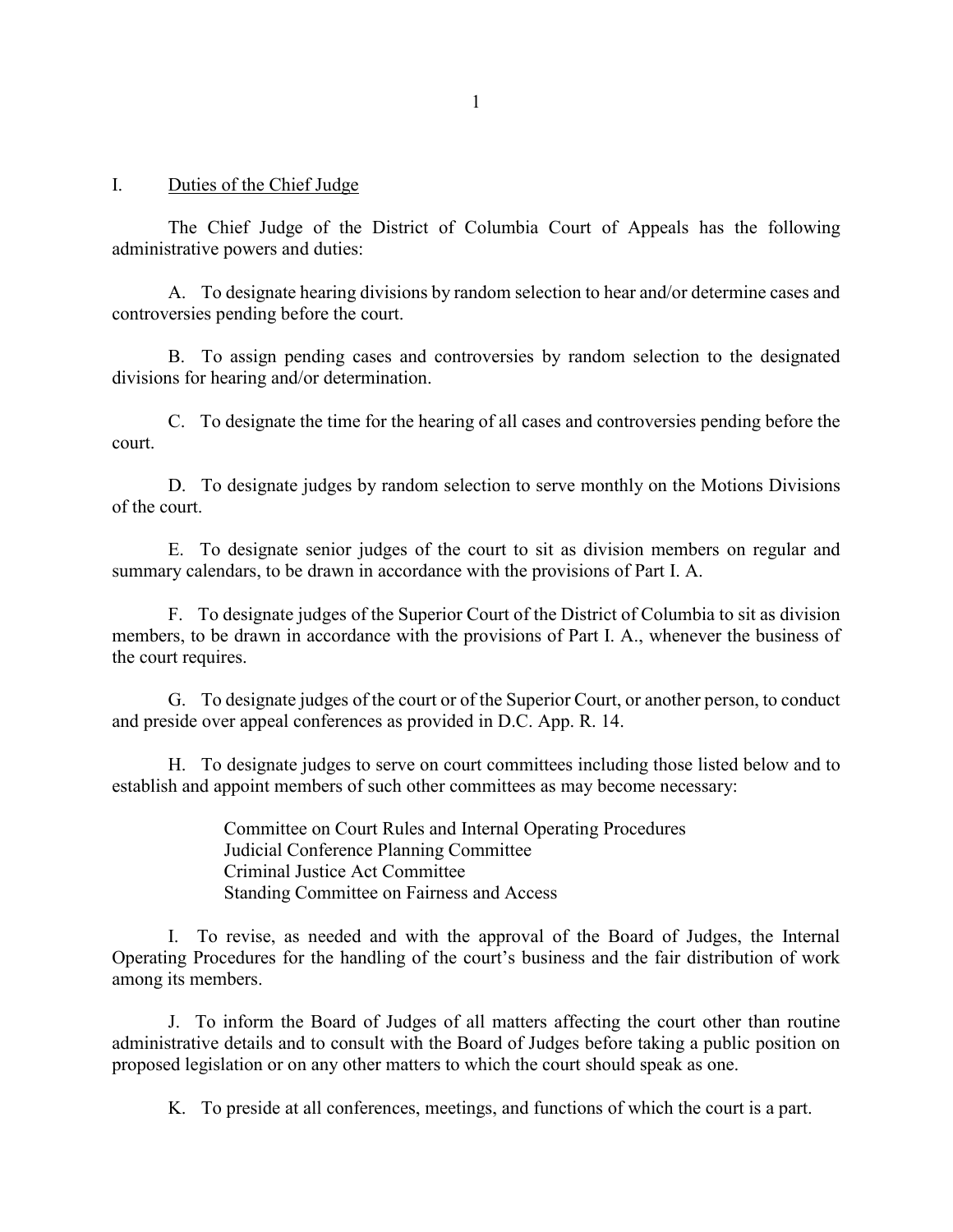L. To determine all procedural motions to file or to extend the time for filing briefs and other pleadings and documents provided for under the rules of the court, provided that a motions division may decide procedural motions that are associated with or related to substantive motions; to consolidate cases; to substitute parties; to enter agreed orders, judgments and decrees in cases not already before a division of the court or the en banc court; to determine motions to extend time to file or answer petitions for rehearing or rehearing en banc; to determine motions for leave to proceed on appeal in forma pauperis; to approve all vouchers for compensation under the Criminal Justice Act and the Counsel for Child Abuse and Neglect program, provided that the Chief Judge will obtain the recommendation of the appropriate members of the division that considered an appeal whenever the amount vouchered exceeds the maximum statutory compensation; and to rule on any other purely procedural matter relating to any proceeding or process in the court preparatory to hearing or decision on the merits.

M. To designate and assign temporarily one or more judges of the court to serve as a judge of the Superior Court of the District of Columbia pursuant to D.C. Code § 11-707 (b).

N. To designate a judge of the court or of the Superior Court to conduct a hearing on a petition from the Committee on the Unauthorized Practice of Law of this court pursuant to General Rule 49 (e).

O. To designate an acting and/or deputy chief judge to act as chief judge in the absence of the Chief Judge.

P. To make such reports to the District of Columbia Commission on Judicial Disabilities and Tenure as may be required by law.

Q. To serve as Chair of the Joint Committee on Judicial Administration.

R. To perform such other administrative duties as may be required and which are not otherwise provided for by law or rule.

#### II. Duties of the Clerk of the Court

The Clerk of the District of Columbia Court of Appeals has the following administrative powers and duties:

A. To monitor appeals and implement necessary procedures and systems to encourage prompt and timely compliance with the rules of the court.

B. To assist the Chief Judge in preparing the monthly calendar of hearing divisions and the assignment of cases for hearing and/or determination.

C. To publish the monthly calendar approximately 30 days before the first day of that month.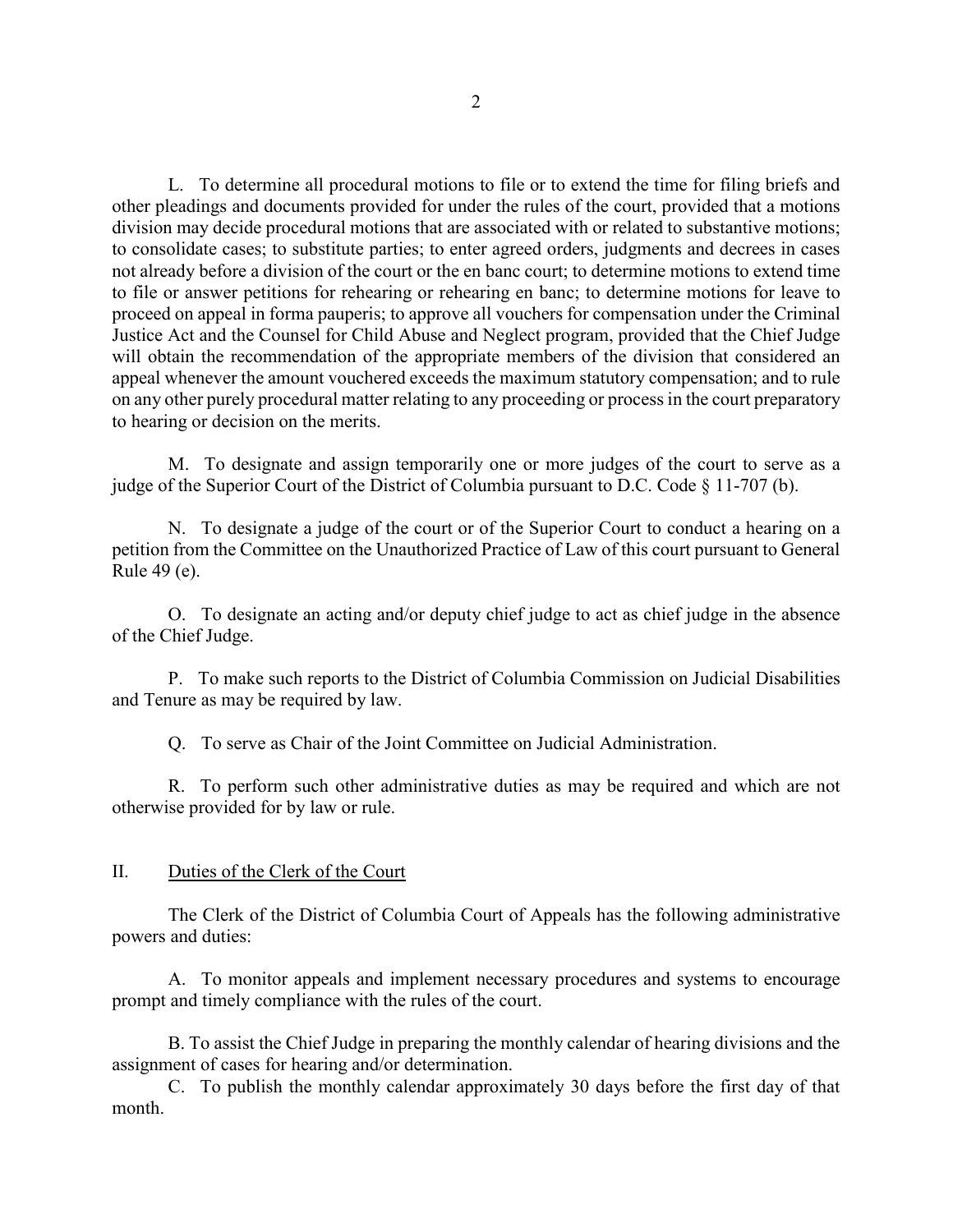D. To coordinate and administer the screening of all appeals and petitions by senior judges or other judges of the court for a determination of the placement of such matters on the regular or summary calendars.

E. To prepare all orders to determine procedural motions and petitions which require the signature of the Chief Judge and to act on those procedural motions which the clerk is authorized by the Chief Judge to determine without reference to the court.

F. To supervise the work of the Chief Deputy Clerk, and to assign and delegate duties and responsibilities to the employees in the Office of the Clerk.

G. To send substantive motions to the assigned Motions Divisions on vote sheets, with or without staff counsel or motions clerk memoranda.

H. To send to the merits division or the en banc court, as appropriate, on vote sheets, petitions for rehearing or rehearing en banc.

I. To prepare orders reflecting the decisions of the motions or merits divisions, or the en banc court.

J. To prepare, sign, and enter judgments consistent with opinions of the court.

K. To circulate inquiries from litigants or counsel for litigants about delays in dispositions of appeals to the Chief Judge and to the judge to whom the opinion writing is assigned, and to reply to any such inquiry in accordance with instructions.

L. To act as Secretary of the Judicial Conference.

III. Meetings of the Board of Judges

A. The Board of Judges consists of the judges of the court in regular active service meeting together in their administrative capacity.

B. A regular meeting of the Board of Judges will typically be held on the second Monday of each month at a time designated by the Chief Judge; the Chief Judge may reschedule this meeting as the business of the court requires.

C. A proposed agenda will be circulated by the Chief Judge before each meeting. Additional items for discussion may be added by any associate judge after notice to the full court. New business may also be discussed at the meetings.

D. Special meetings of the Board of Judges may be called at any time by the Chief Judge and will be called upon the request of any two associate judges.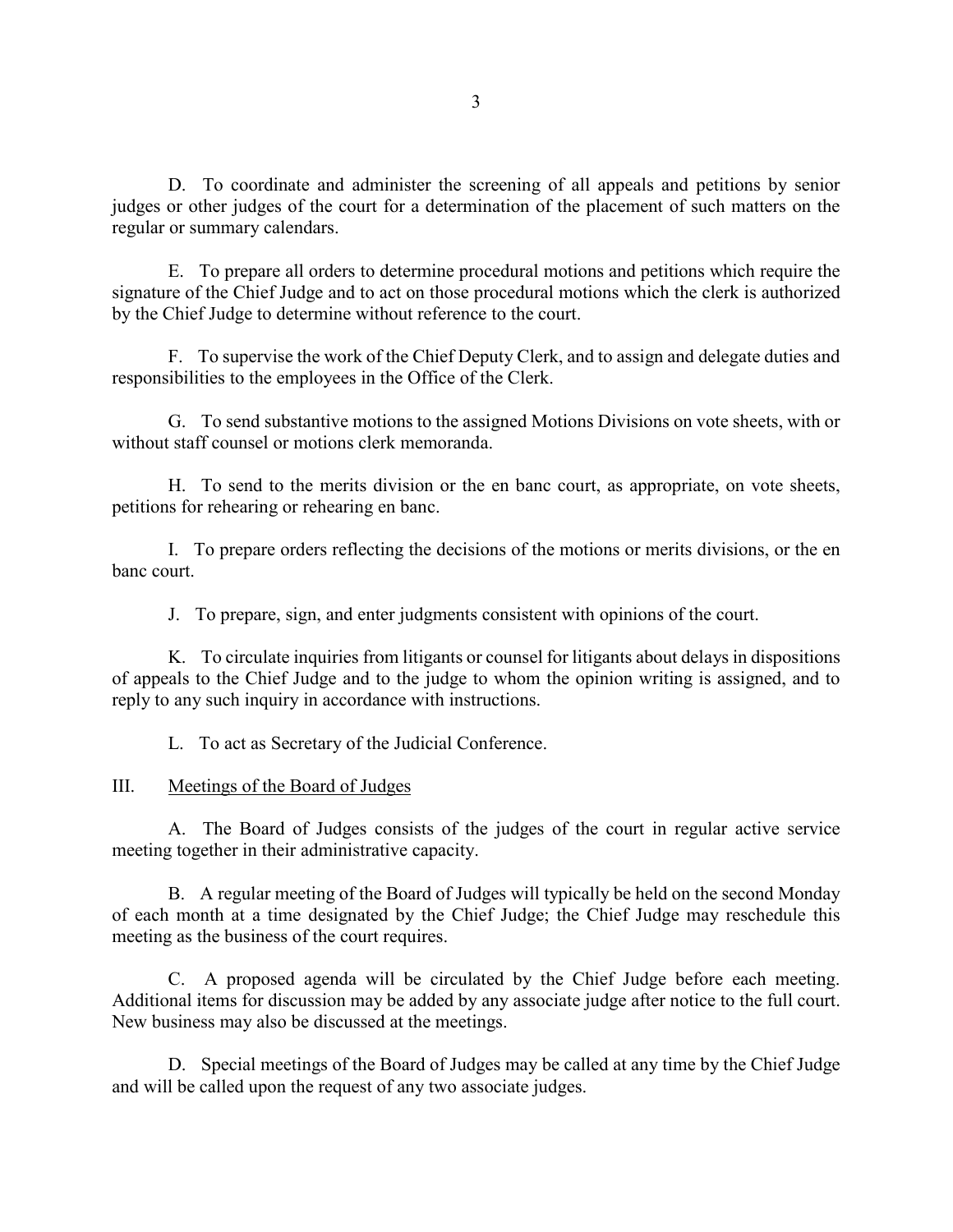E. A judge who for any reason is unable to attend a scheduled meeting of the Board of Judges may leave a voting proxy with respect to a specific matter with the Chief Judge or with an associate judge, with notification to the Chief Judge.

F. At each meeting of the Board of Judges, or at separate meetings which the Chief Judge may schedule periodically, the Chief Judge may request a report from the assigned authoring judge of opinions in cases undecided for more than six months after argument or submission as to the status of those opinions. The status of pending motions and petitions may also be discussed.

# IV. The Motions Division

A. A Motions Division designated by the Chief Judge under the provisions of Part I. D. consists of three judges, and has responsibility to:

1. Dispose expeditiously of all substantive motions and petitions submitted for determination, or if a memorandum from a staff counsel or motions clerk is necessary, expeditiously after receipt of such memorandum.

2. Dispose of bail appeals under D.C. Code § 23-1324, intra-trial government appeals under  $\S$  23-104, and juvenile appeals under  $\S$  16-2328, within the required time limits set forth in those Code sections, and extradition appeals under § 23-704.

3. Dispose of applications for allowance of or permission to appeal.

4. Dispose of motions to withdraw as counsel based on the ground that the appeal has no merit, but only after review of the record on appeal, including reporter's transcript.

5. Decide uncontested attorney discipline matters.

6. Decide applications for waiver of requirements for admission to the Bar.

B. The Board of Judges may establish separate motions divisions with responsibility for different categories of motions.

C. The Motions Division will act by three members on all substantive motions, petitions, and applications, except as otherwise provided by law or rules of the court.

D. Actions by a Motions Division are exempt from the requirements of Part VIII. that reversal of a judgment on appeal may be accomplished only by a signed or Per Curiam opinion circulated to the full court in advance of release, but the basis for any such reversal will be set forth in the judgment or order of reversal.

E. Every dispositive ruling by a Motion Division will contain an explanation for the ruling which may be brief and consist of citation to governing authority.

F. A Motions Division may elect to defer a matter to consideration by a Merits Division.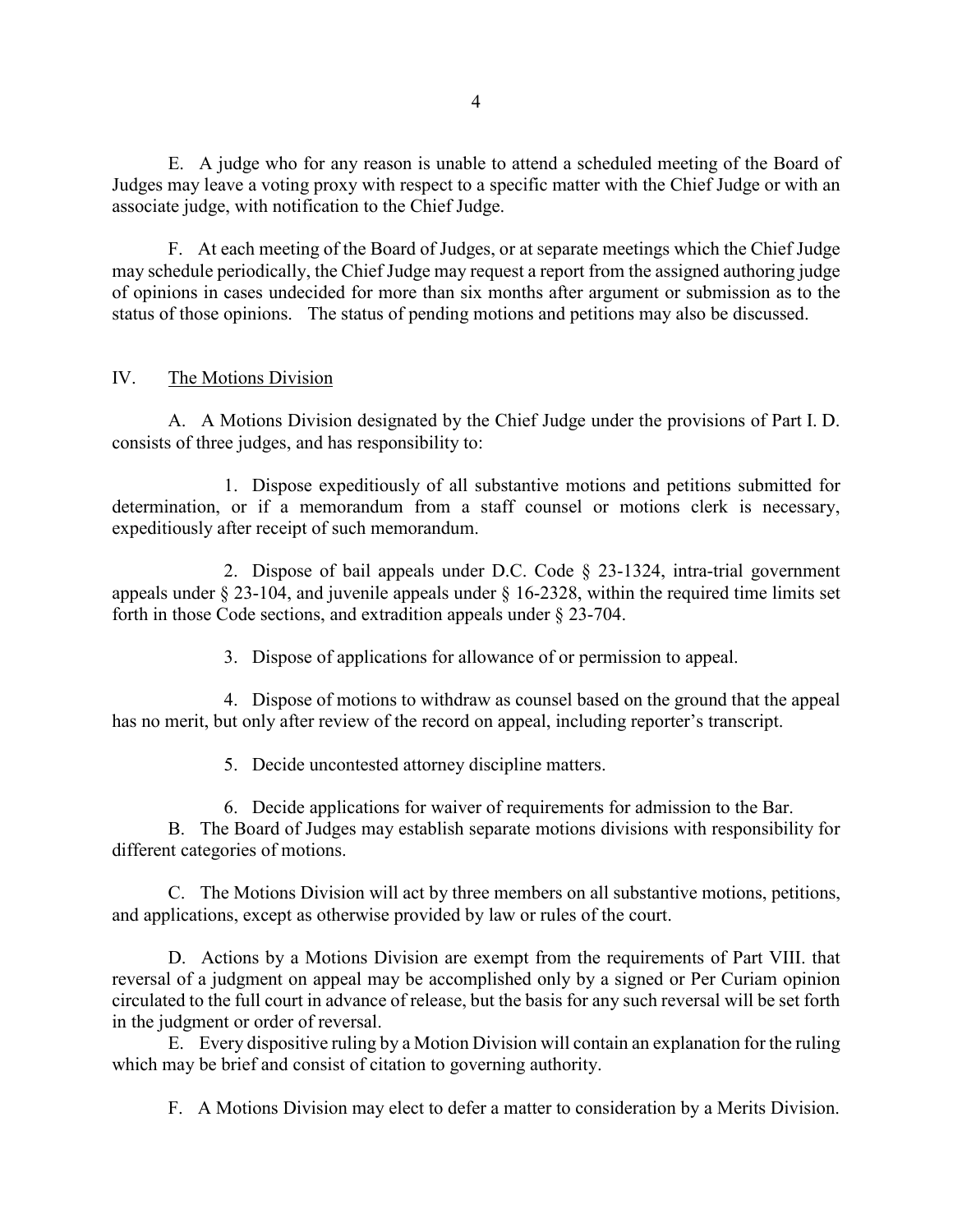#### V. Calendaring of Cases

A. Cases will be calendared as provided in Part I. A. and B. After the briefs are filed, the clerk will inform the parties of the probable month(s) during which oral argument in a regular calendared case may be scheduled. The clerk's notice will solicit from the parties the days in the months of probable calendaring when counsel or a party pro se will be unavailable for oral argument due to other commitments. The clerk will endeavor to schedule a case on the regular calendar so as to avoid conflicts identified by the counsel or party pro se. The specific date and time of oral argument will be included in the monthly calendars (regular and summary) published by the clerk approximately thirty days before the first day of that month. Cases which are ready for argument will be calendared in the order in which appellees' briefs were filed, as far as practicable, except for those cases which are entitled to expedited consideration by law or by court rule, policy or practice.

B. The court may, on its own motion or for good cause shown on motion of any party, advance or continue any case calendared for hearing.

C. On Thursday of each week, the clerk will publish the names of the judges who will sit for the arguments scheduled on each day of the week beginning on the following Monday.

#### VI. Regular and Summary Calendars

A. After the filing of the brief of appellee or respondent, all cases will be screened by a senior judge, or another judge assigned by the Chief Judge, to determine whether the case should be placed on the regular or summary calendar. A case will be placed on the regular or summary calendar based upon the criteria specified in Part VI. B. and C. Unless the court orders otherwise, each side will be allowed 15 minutes for argument in cases on the regular calendar and in cases on the summary calendar that are argued.

B. A case will be placed on the regular calendar if it appears that the decisional process will be significantly aided by oral argument. In making this determination, the court will consider the following factors, among others:

- 1. an issue of first impression may be raised;
- 2. a substantial issue as to the constitutionality of a statute may be raised;
- 3. an established rule of law may be applied to a novel fact situation;
- 4. the issues appear to be multiple or complex;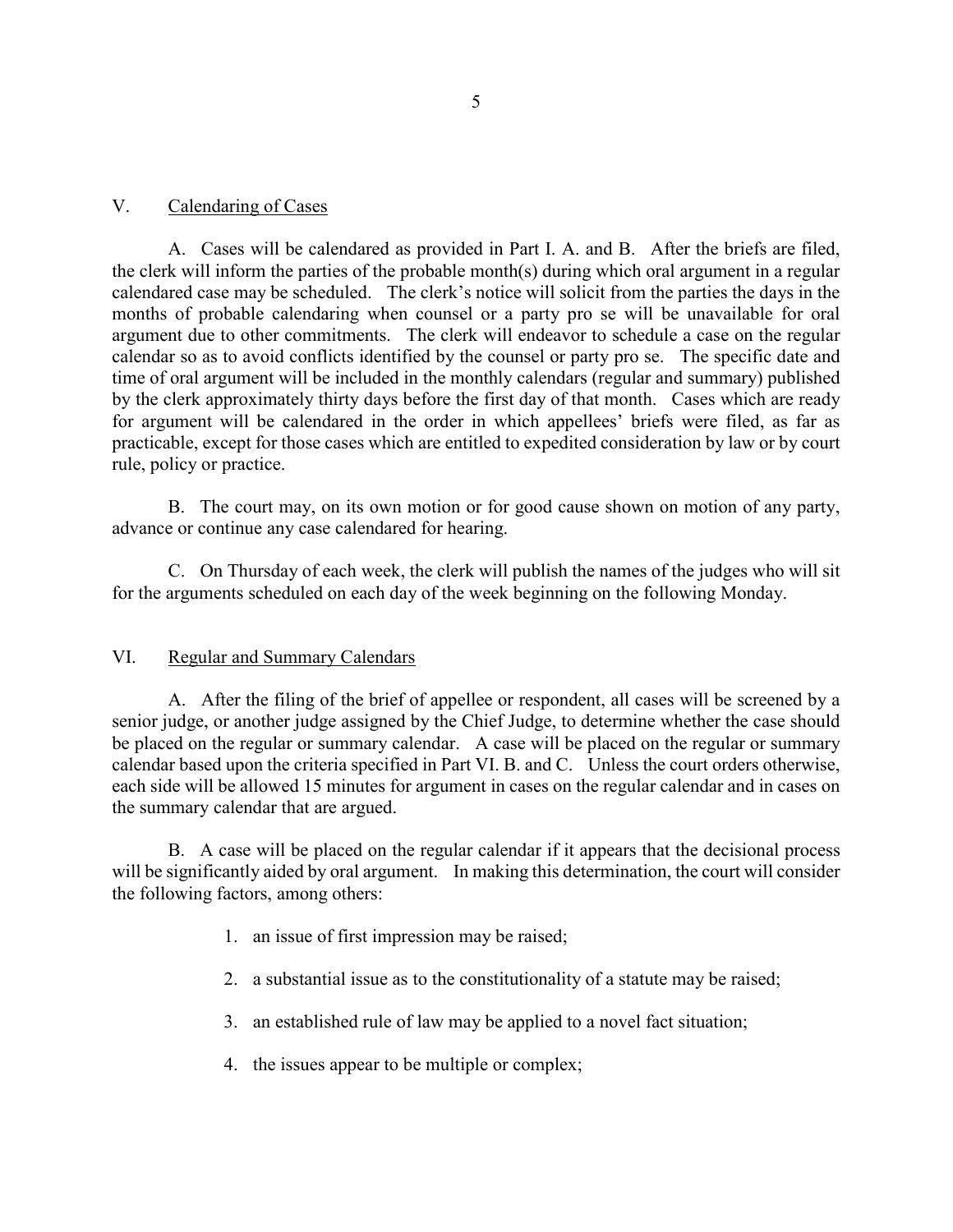5. the decision may alter, modify, or significantly clarify a rule of law previously decided;

6. an existing rule of law may be criticized or questioned; or

7. a recommendation to discipline an attorney or to deny reinstatement of a disciplined attorney is contested by the attorney or any other party to the proceeding.

C. A case will be placed on the summary calendar if it appears that the decisional process will not be significantly aided by oral argument.

D. Not more than one senior judge will be assigned to a regular calendar.

E. A case placed on the regular calendar will be argued on the scheduled date, unless the division to which the case is assigned orders *sua sponte*, or upon motion of one or more of the parties, that the case be submitted without oral argument. A case placed on the summary calendar will be deemed submitted to the court without oral argument unless the court orders argument *sua sponte* or a motion by one of the parties for oral argument has been granted by the court. The court will not grant requests for oral argument in summary calendar cases unless good cause has been shown.

F. Except in unusual circumstances, the court will not hear argument in regular calendar cases during the months of July and August. The court may, however, schedule one or more summary calendars of cases during these months, to be decided by divisions consisting of active and senior judges.

### VII. Assignment of Cases

A. To ensure fairness in the assignment of judges and the calendaring of cases, the functions of (1) assignment of divisions and (2) calendaring of cases will be separated.

B. In general, divisions are assigned to hear cases based on a process of random selection of judges. A purpose of this practice is to ensure, as far as possible, equal distribution of the court's workload among the judges. When personal circumstances or the needs of the court dictate, however, the Chief Judge may decrease or increase the number of cases assigned to an individual judge in a given month.

C. Preparation of the court's opinion will be assigned to a member of a division by random selection before argument but may, if necessary, be reassigned after argument in accordance with Part VIII. A.

D. When a judge decides for any reason to recuse in a particular case to which that judge is assigned, the Clerk will designate a replacement for that judge where required.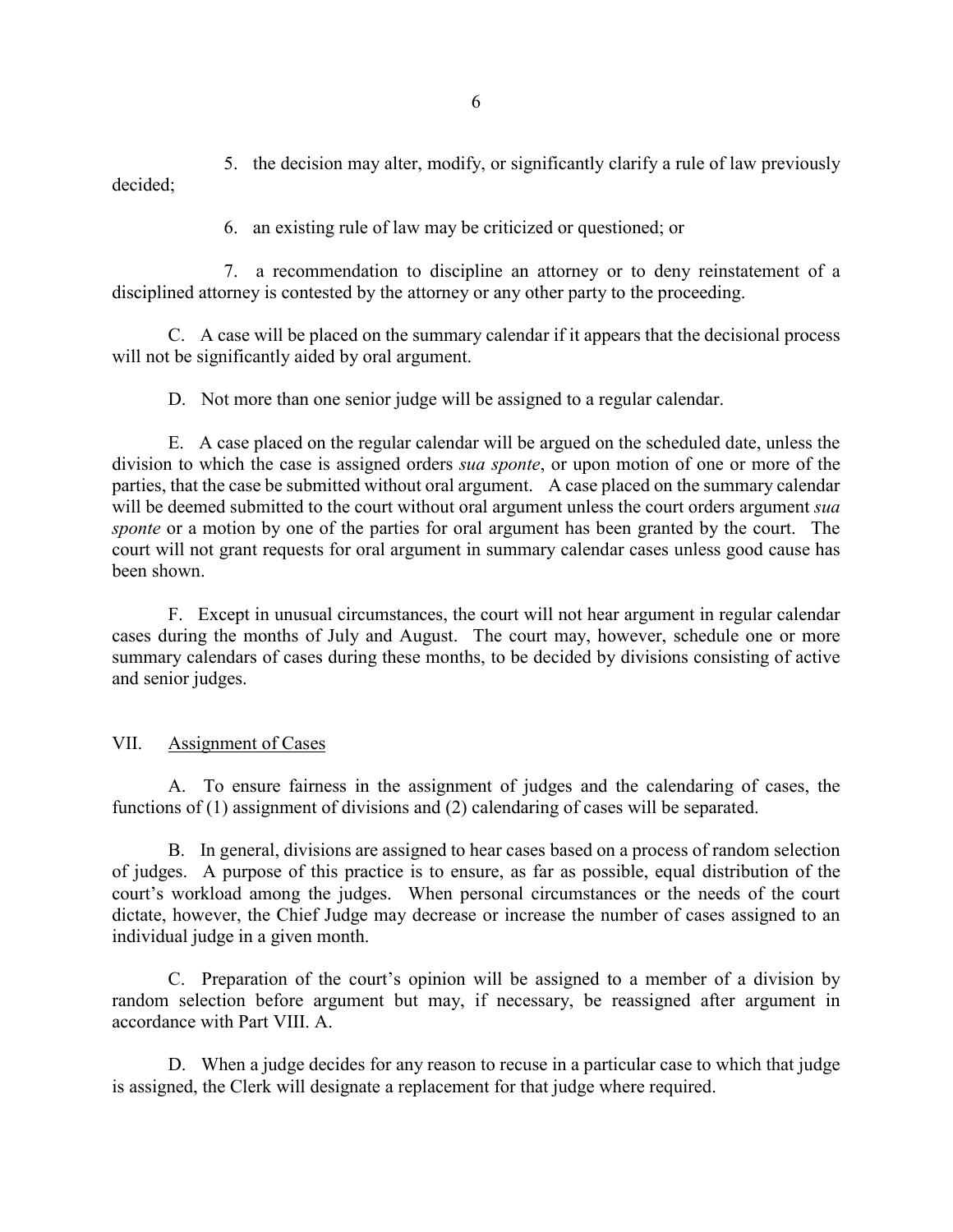E. When a judge determines for any reason that the judge is unable to be present on the day argument is scheduled, the judge may participate in the decision of a case after listening, if necessary, to the oral argument. Otherwise, the Clerk will designate a replacement for that judge from available judges.

F. Whenever a judge is recused after a case is submitted or argued, or for any other reason is unable to participate in the disposition of a case, the remaining members of the division will consider whether the issues are of sufficient difficulty (including but not limited to whether they are unable to agree) to make it advisable or necessary to designate a third judge. If a third judge is designated after argument, the division will decide whether the case will be reargued or whether the newly designated judge will hear the argument from the recording of the courtroom proceedings. In any event, a third judge will be designated in accordance with Part VII. D. for any submitted or argued case requiring a published opinion.

G. When a remand retains jurisdiction in the court, the case will be resubmitted to the same division upon return to the court after remand.

### VIII. Post-Argument Conference and Opinion Writing

A. The division members will confer on the cases following oral argument. Ordinarily the presiding judge will ask the judge to whom opinion writing was tentatively assigned before argument to present an analysis and a recommended disposition. The assigned judge has the task of drafting an opinion if, at the conclusion of the discussion, that judge is in the majority. If the assigned judge is in the minority, the case will be reassigned by the senior member of the majority in regular active service. A final vote may be deferred pending preparation of a draft by the assigned judge.

- B. Opinions issued by the division may be:
	- 1. An opinion for publication identifying the authoring judge.
	- 2. An opinion for publication Per Curiam.
	- 3. An unpublished Memorandum Opinion and Judgment.

C. Instead of an opinion, the court may issue an Order, published or unpublished, that remands the record or the case to the trial court or agency for a limited purpose, such as clarification of reasoning or compliance with a procedural requirement.

D. A Memorandum Opinion and Judgment may be used when a division unanimously determines that a judgment of the trial court or a decision of an administrative agency should be affirmed or enforced, and the decision of this court:

1. does not establish a new rule of law;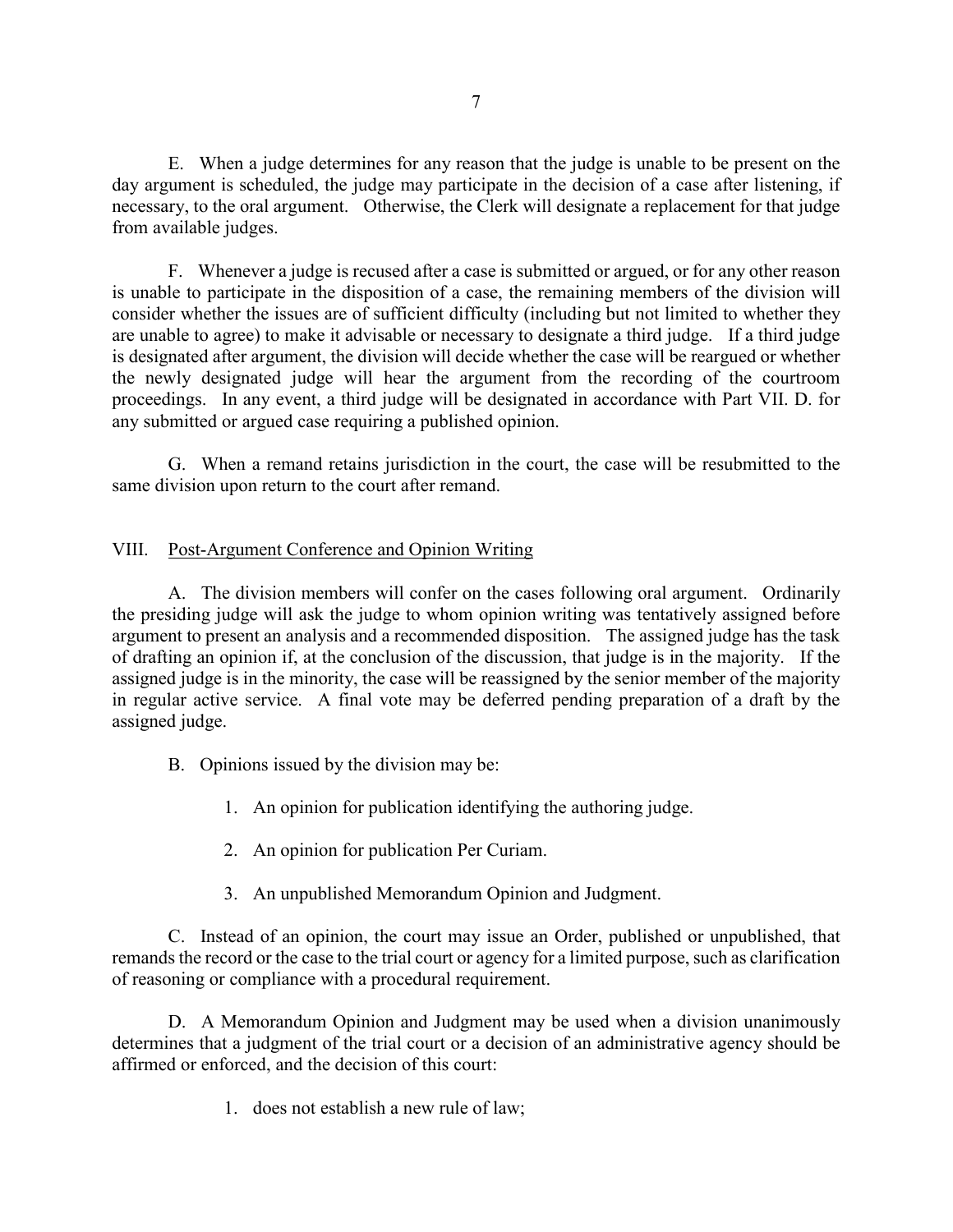- 2. does not alter, modify, criticize, or clarify an existing rule of law;
- 3. does not apply an established rule of law to a novel fact situation;

4. does not constitute the only, or only recent, binding precedent on a particular point of law in this jurisdiction; and

5. does not involve a legal issue of continuing public interest.

The court ordinarily will publish an opinion that reverses a judgment of the trial court or a decision of an administrative agency. However, a Memorandum Opinion and Judgment may be used to reverse when requirements 1 through 5 of this section are satisfied and when, in addition, the division unanimously determines that it is not necessary to publish the opinion to provide guidance to the bench and the bar.

A Memorandum Opinion and Judgment will include a statement of the issues considered by the panel and an explanation of how they were resolved. The explanation may be brief and include reference to a trial court or administrative opinion or to the briefs of a party.

E. Unless each of the standards contained in Part VIII. D. is met, the division will issue for publication an opinion identifying the authoring judge or a Per Curiam opinion. Also, a published opinion will be used instead of a Memorandum Opinion and Judgment if a member of the division so requests.

F. The following procedures govern the drafting and circulation of opinions:

1. The judge to whom drafting is assigned will circulate a proposed opinion to the division within 180 days of the date of oral argument, or the date on which the case was submitted if oral argument was not heard on appeal. The presumption is that this period will allow ample time for the preparation of an opinion, and instances where it is exceeded should be rare, involving, for example, cases of unusual complexity. Nevertheless, if the assigned judge concludes that the 180-day limit cannot be complied with in a particular case, the judge will indicate that fact in a memorandum to the other division members proposing a revised date of circulation. A copy of the memorandum will also be provided to the Chief Judge. This requirement of a memorandum will apply only to cases submitted to the division after adoption of these revised Internal Operating Procedures.

2. If a proposed opinion is not circulated within the time set forth above and a single extension as provided, the Chief Judge may reassign drafting of the opinion to another division member after consultation with the division.

3. When a draft opinion has been circulated, the other judges on the division will approve, disapprove, or make suggestions as to modifications of the draft within 15 days from its circulation. Responding to a circulated opinion is to be given the highest priority by the other two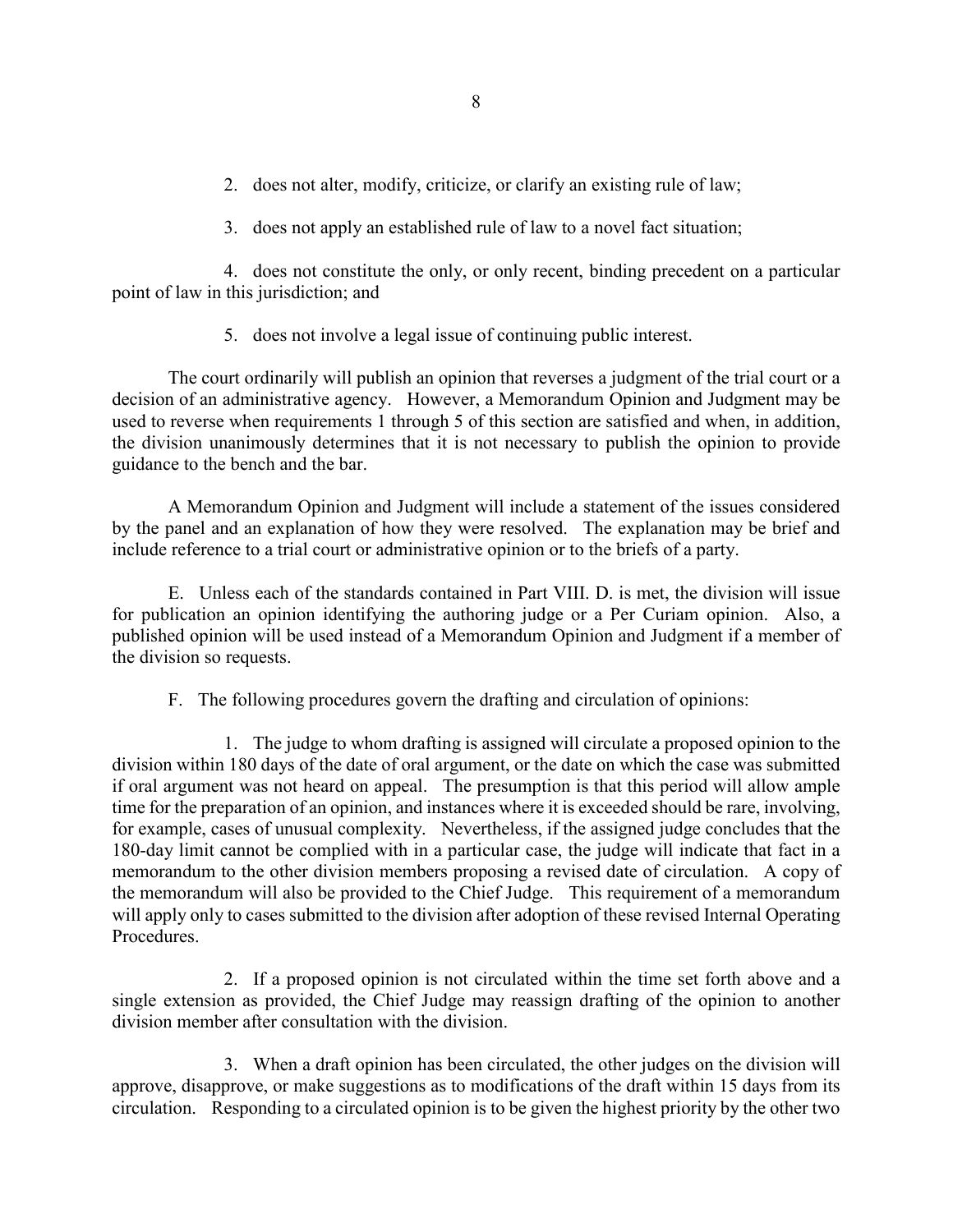judges. If no response is received from a division member within the 15-day period, that member is deemed to have adhered to the draft and the member's name will appear on the published opinion as a participant. If, within the 15-day period, a member states an intention to write a separate opinion concurring or dissenting, the member will have an additional 30 days in which to prepare that opinion, although this time may be extended, by agreement of the division members, for a period not to exceed 30 days. The time limitations in this paragraph do not apply while a judge is ill or on leave.

4. Once all responses are received from the division members, the author of the circulating draft opinion may change the draft to accord with the comments received. If the changes are substantive or significant, a revised draft opinion will be circulated to the division within 15 days, to which new responses will be made as provided above in the case of initially circulated drafts. If the changes are insignificant or technical, reapproval by the division is not required.

5. Should the other division members disagree with the circulated draft, the opinion writing will be reassigned by the presiding judge unless that judge is the opinion writer, in which event it will be reassigned in accordance with Part VIII. A.

6. An opinion intended for publication will be circulated for consideration by the full court for a period of 5 working days before it is published. If the division makes substantive changes to the opinion in response to comments received during this period, the opinion will be re-circulated to the full court for a period of up to 5 days. In cases where immediate issuance of an opinion is necessary, the division may request that the normal period for consideration by the full court be abbreviated.

7. Priority in opinion writing, as far as practicable, will be given in accordance with D.C. App. R.  $4$  (c) to:

(a) emergency appeals, including, but not limited to, pre-trial bail or detention appeals, *see* D.C. Code § 23-1324 (2001); juvenile interlocutory appeals, *see* D.C. Code § 16- 2328 (2001); and government appeals from mid-trial rulings in criminal cases, *see* D.C. Code § 23-104 (b), (d) & (e) (2001); and

(b) expedited appeals, including but not limited to, government appeals from pre-trial orders in criminal cases, *see* D.C. Code § 23-104 (a)(1) (2001); appeals from orders of the Family Court terminating parental rights or denying adoption petitions, *see* D.C. Code § 11- 721 (g) (2001 & Supp. 2006); extradition appeals, *see* D.C. Code § 23-704 (2001); and appeals from orders in juvenile custody cases holding an individual in contempt and imposing the sanction of imprisonment, *see* D.C. Code § 11-721 (f) (2001).

After emergency and expedited appeals, priority in opinion writing ordinarily will be given to appeals from decisions with respect to juveniles alleged to be neglected, delinquent, or in need of supervision, *see* D.C. Code § 16-2329 (2001), and to other appeals involving child custody;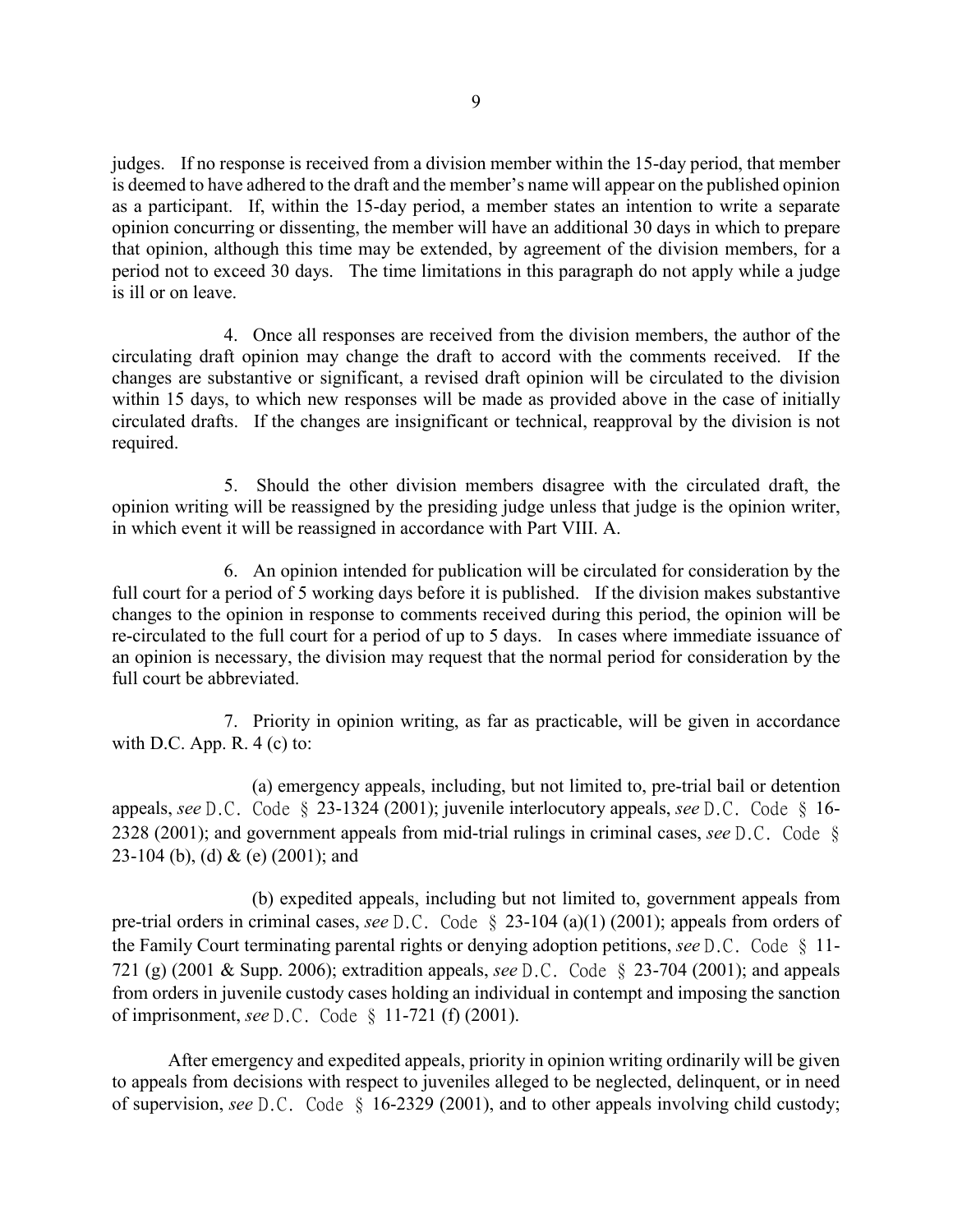to interlocutory appeals, *see generally* D.C. Code § 11-721 (a)(2) & (d) (2001); and to appeals involving certified questions of law, *see* D.C. Code § 11-723 (2001). Further, as provided in D.C. Code § 34-605 (a) (2001), appeals from orders or decisions of the Public Service Commission "shall have precedence over any civil cause of a different nature."

Subject to the foregoing order of precedence, priority in opinion writing will be given:

(a) as set forth in other provisions of these Internal Operating Procedures, to dissenting and concurring opinions and to opinions in en banc cases;

(b) to appeals in the order in which they were submitted to the division for disposition. Cases which have been pending before the division for over one year will be given the utmost priority whenever possible.

8. In all opinions, published or unpublished, in appeals from an adjudication of delinquency or neglect, termination of parental rights, or an unconsented adoption, initials instead of names will be used to refer to individual persons who are parties. Initials will also be used in place of names to identify the victim in any appeal from a conviction or delinquency adjudication arising from a sexual assault.

9. Citations appearing in opinions will be in conformity with the current edition of "A Uniform System of Citation" published and distributed by the Harvard Law Review Association, except as the court may otherwise direct or authorize in the court's Citation Guidance Memorandum, as revised.

## IX. Publication of Opinions

A. A "published" opinion means an opinion by the court the text of which is printed electronically on the website of the District of Columbia Court of Appeals and in the pages of the Atlantic Reporter.

B. All opinions, whether identifying the authoring judge or Per Curiam, will be published. Memorandum Opinions and Judgments, though nominally also issued by the court Per Curiam, will not be published.

C. All attorney discipline opinions will be published, except that the following decisions in disciplinary cases need not be published routinely: temporary suspensions pursuant to D.C. Bar Rule XI, § 3 (c), interim suspensions pursuant to Rule XI, § 10 (c), and suspensions based on medical disabilities pursuant to Rule XI, § 13 (a) and (c).

D. In conformity with D.C. App. R. 28 (g) (prohibiting citation by a party to unpublished opinions or orders), opinions of the court will not cite to or rely upon unpublished opinions or orders of the court except as provided in Rule 28 (g).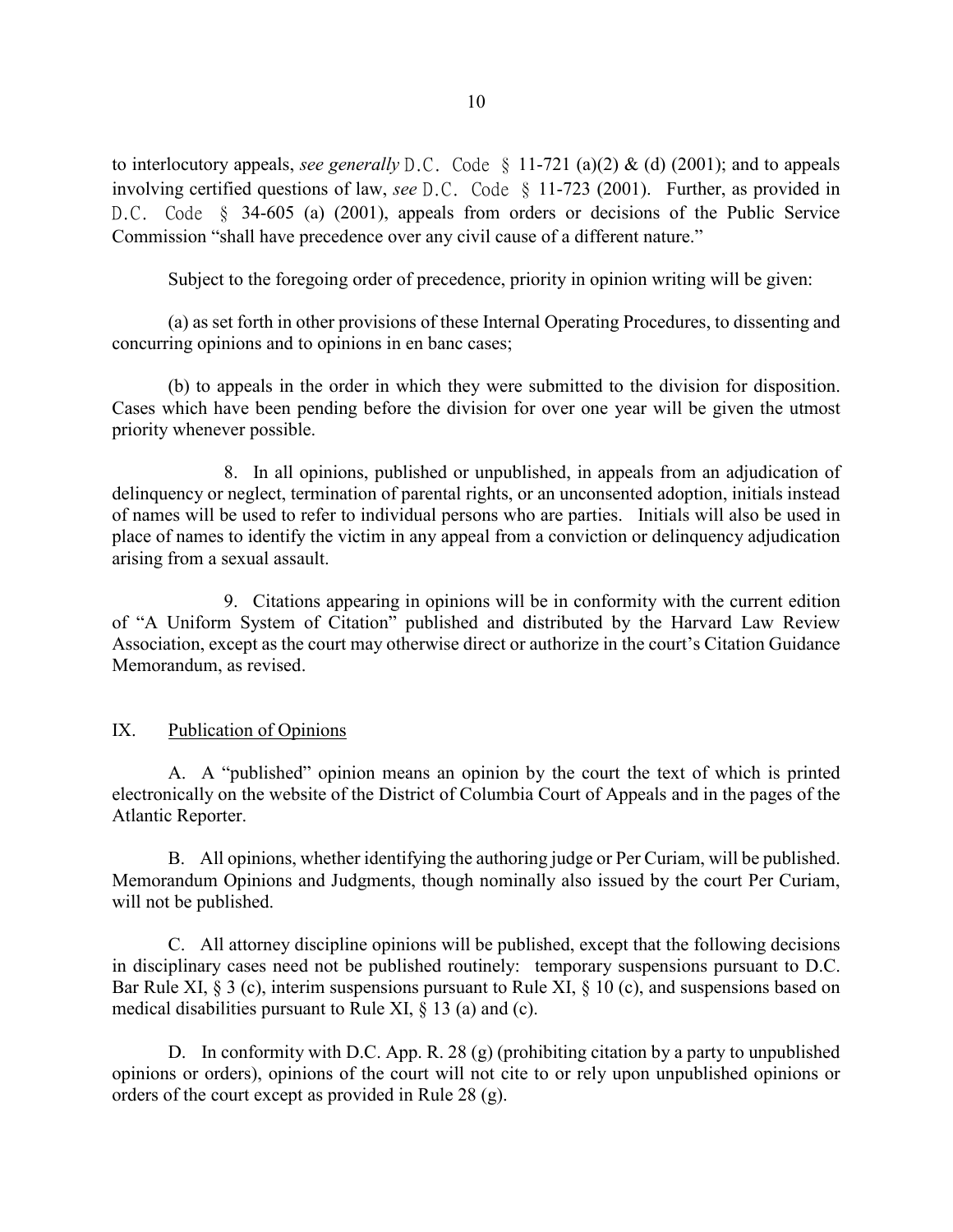#### X. Petitions for Rehearing

A. If a petition for rehearing is filed with the division, the clerk will transmit the petition to the division. Any member of the division may request the filing of an answer within 10 days after transmittal of the petition. Upon receipt of an answer, or if none has been requested, the judge who authored the majority opinion may circulate a memorandum suggesting a recommended disposition and, if appropriate, a draft revised opinion reflecting matters raised in the petition for rehearing.

B. The division will vote to grant or deny rehearing within 30 days after transmittal of the petition or a requested answer. Rehearing will be granted if two or more judges vote to do so. Otherwise, an order will be entered denying the petition.

C. Whether or not a petition for rehearing is granted, the original opinion (published or unpublished) may be amended or withdrawn. If it is withdrawn, a new opinion may be issued.

#### XI. Petitions for Rehearing En Banc

A. To avoid conflicts in division decisions and to preserve stability of the court's decisions, no subsequent division may overrule a published opinion of a previous division. En banc consideration is required to overrule a previous decision of the court. En banc consideration is also required before the court declines to follow a binding decision of the United States Court of Appeals for the District of Columbia Circuit (*i.e.*, a decision rendered before February 1, 1971).

B. The filing of a petition for rehearing en banc does not take the case out of the plenary control of the division deciding the case. The division may, on its own, grant rehearing and may do so without action by the full court. If the division issues a revised opinion in response to the petition for rehearing en banc, the order accompanying the opinion will vacate the previous opinion and further state that the opinion and order are without prejudice to the filing of a new petition for rehearing en banc addressed to the revised opinion.

C. C. Pursuant to D.C. Code § 11-705(d), rehearing of an appeal en banc may be ordered by a majority of the judges in regular active service (hereafter referred to as "active" judge or judges). Only the active judges may vote on whether to grant rehearing en banc. A judge's status as an active or senior judge for the purpose of voting on a petition for en banc review is determined on the date of entry of the order ruling on the petition for en banc review. A judge who joins the court after a petition for hearing or rehearing en banc has been filed with the court, and before an order granting or denying the petition has been entered, will participate in the decision whether to hear or rehear a case en banc. The court for an en banc rehearing consists of the active judges, except that a senior judge who was a member of the division that decided the case may sit as a judge of the court en banc. A judge's status as an active or senior judge for the purpose of deciding an en banc case is determined on the date of entry of the decision by the en banc court. A judge who joins the court after en banc review has been